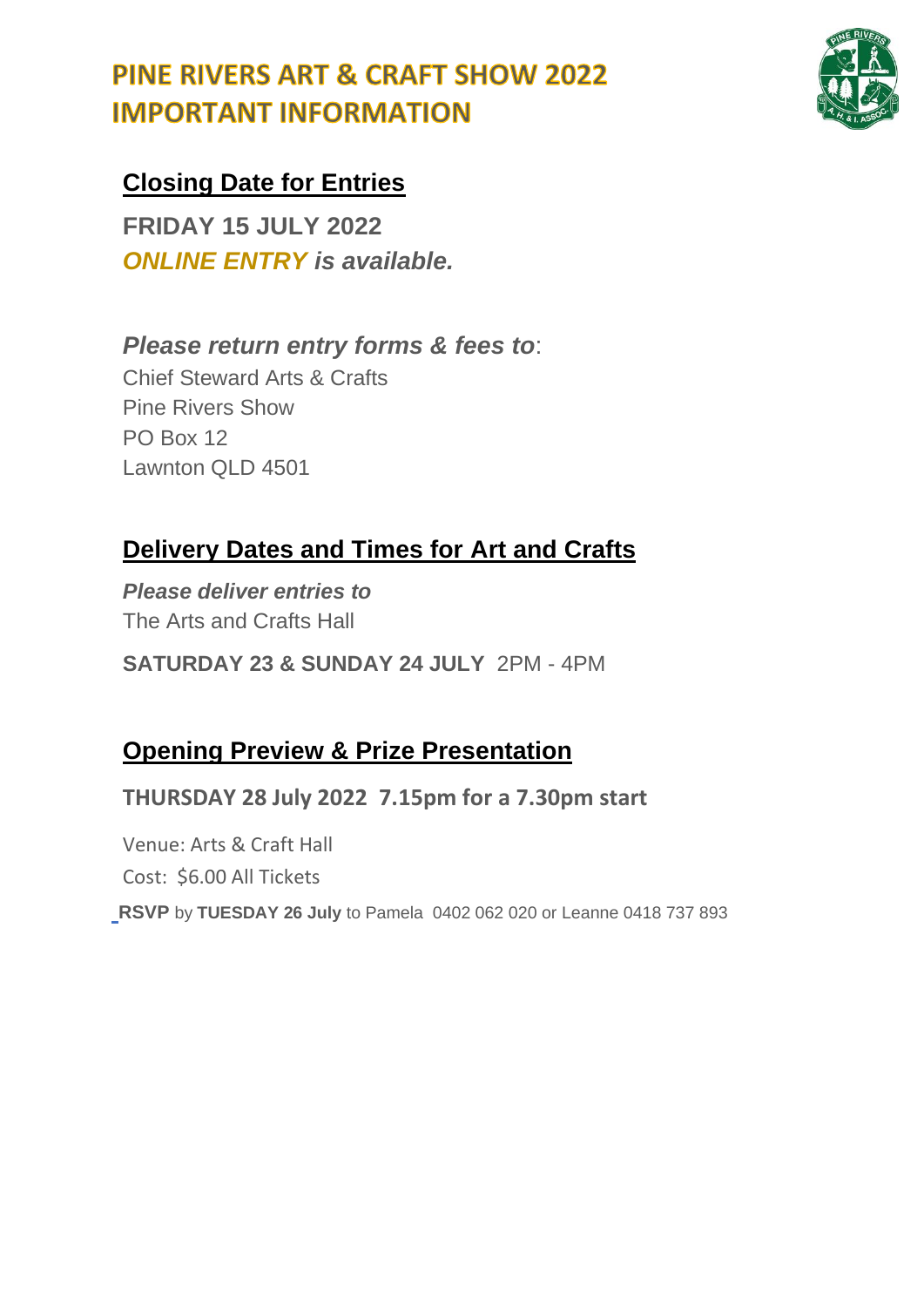

#### **CHAMPION OF SHOW**

| <b>ADULT CHAMPION OF</b>  | A Sash and prize or vouchers to the value of |
|---------------------------|----------------------------------------------|
| <b>SHOW - PAINT</b>       | \$200                                        |
| <b>JUNIOR CHAMPION OF</b> | A Sash and prize or vouchers to the value of |
| <b>SHOW - PAINT</b>       | \$80                                         |
| <b>ADULT CHAMPION OF</b>  | A Sash and prize or vouchers to the value of |
| <b>SHOW - CRAFT</b>       | \$200                                        |
| <b>JUNIOR CHAMPION OF</b> | A Sash and prize or vouchers to the value of |
| <b>SHOW - CRAFT</b>       | \$80                                         |

#### **PAINT AND CRAFT PRIZES**

| <b>Adult Paint</b>           | $1st$ prize \$100 | 2 <sup>nd</sup> prize \$80 | 3rd prize \$30            |
|------------------------------|-------------------|----------------------------|---------------------------|
| Adult Craft other than paper | $1st$ prize \$100 | 2 <sup>nd</sup> prize \$80 | 3rd prize \$30            |
| Adult Craft paper            | $1st$ prize \$50  | 2 <sup>nd</sup> prize \$30 | 3rd prize \$10            |
|                              |                   |                            |                           |
|                              |                   |                            |                           |
| <b>Primary Prep-grade 3</b>  | $1st$ prize \$20  | $2nd$ prize \$15           | 3 <sup>rd</sup> prize \$5 |
| Primary grades 4-6           | $1st$ prize \$30  | $2nd$ prize \$20           | $3rd$ prize \$10          |
|                              |                   |                            |                           |
| High School grades 7-10      | $1st$ prize \$40  | $2nd$ prize \$25           | $3rd$ prize \$10          |
| High School grades 11-12     | $1st$ prize \$50  | 2 <sup>nd</sup> prize \$30 | 3rd prize \$15            |
|                              |                   |                            |                           |
| Care facility clients        | $1st$ prize \$50  | $2nd$ prize \$30           | $3rd$ prize \$10          |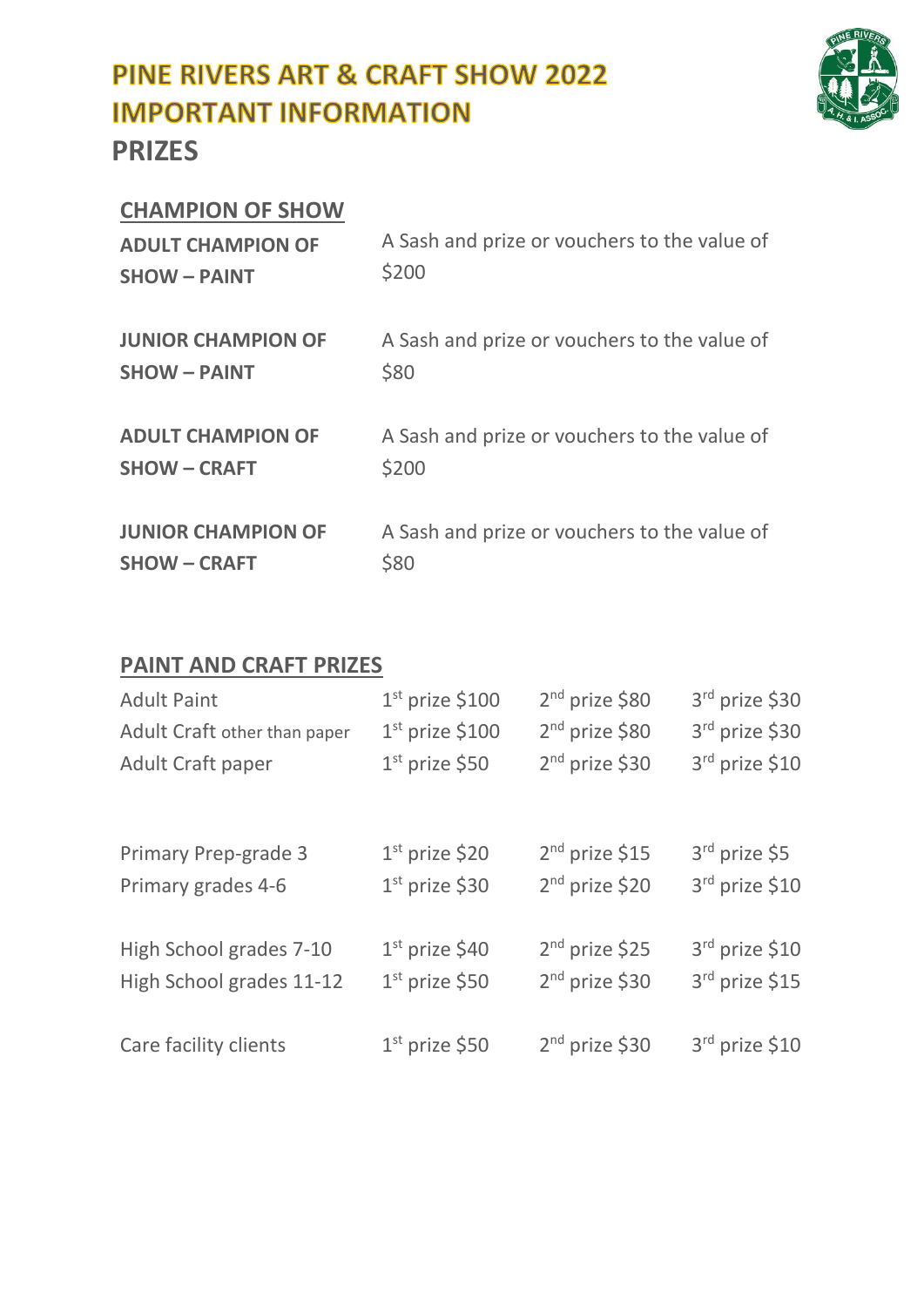

#### **CLASSIFICATONS - ART**   $\mathbf{r}$

| <b>CLASS 1</b> | Open class - any subject,<br>figurative - using oils,<br>acrylic or gouache                    | Eg: embodying any recognisable<br>figures or elements.<br>Size including frame must not<br>exceed 80cm x 100cm            |
|----------------|------------------------------------------------------------------------------------------------|---------------------------------------------------------------------------------------------------------------------------|
| <b>CLASS 2</b> | Open class - native<br>Australian wildlife, flora<br>and fauna only $-$ any<br>painting medium | Size including frame must not<br>exceed 80cm x 100cm                                                                      |
| <b>CLASS 3</b> | Drawing - any subject -<br>any drawing medium                                                  | Eg: pencil, pen, conte, pastel,<br>crayon etc.<br>Size including frame must not<br>exceed 80cm x 100cm                    |
| <b>CLASS 4</b> | Traditional watercolour -<br>any subject in<br>watercolour                                     | Size including frame must not<br>exceed 80cm x 100cm                                                                      |
| <b>CLASS 5</b> | Open class -<br>$marine/seascape - any$<br>painting medium                                     | Size including frame must not<br>exceed 80cm x 100cm                                                                      |
| <b>CLASS 6</b> | Open class - using soft<br>pastels - traditional<br>representational artwork<br>only           | Mixed media must be predominantly<br>soft pastel. No oil pastels.<br>Size including frame must not<br>exceed 80cm x 100cm |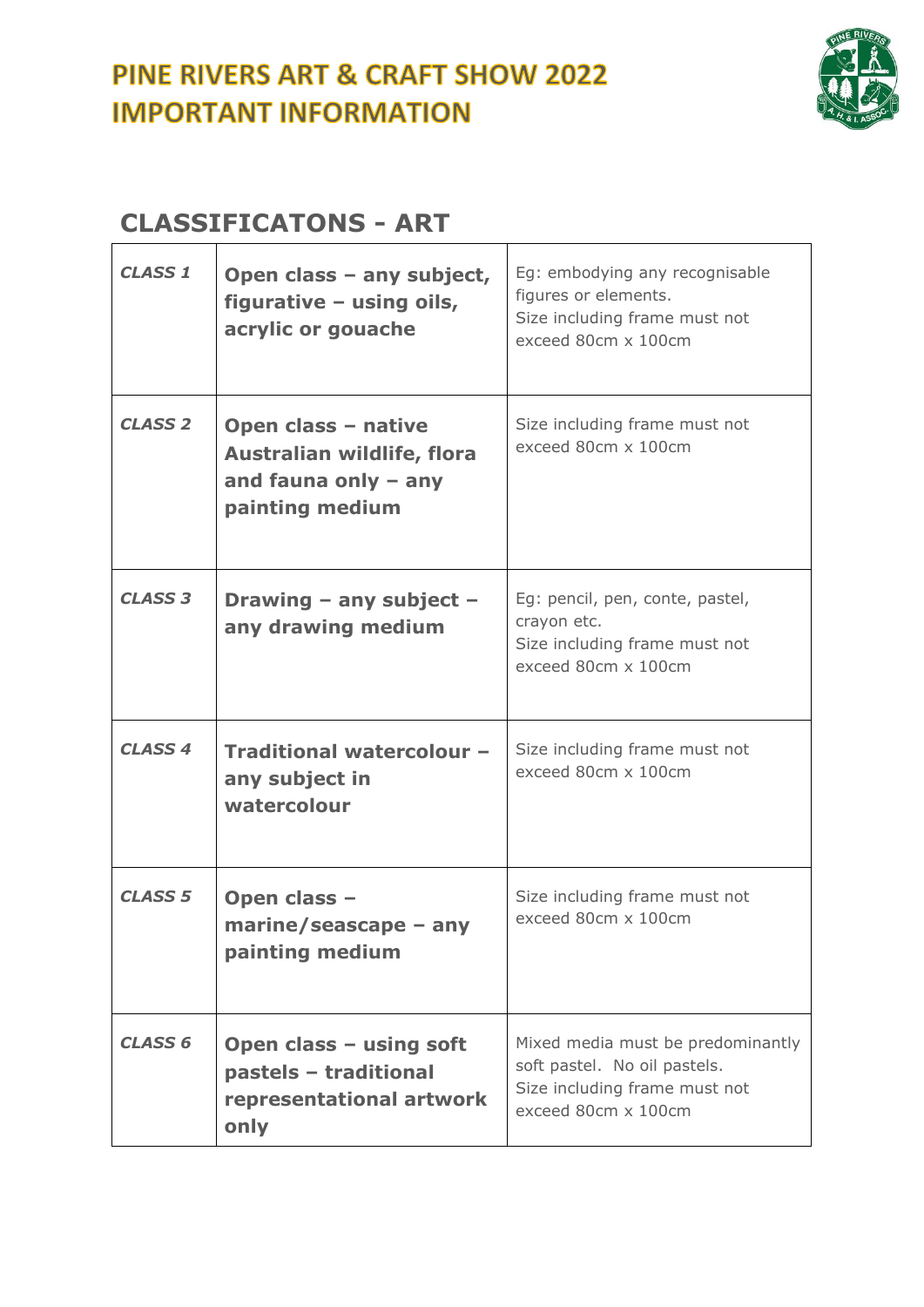

| <b>CLASS 7</b>  | <b>Non-traditional painting</b><br>or drawing                                                                        | Any subject using non-traditional<br>interpretation. This class allows the<br>artist more scope to use media<br>techniques, subject matter etc in a<br>way which would be restricted in the<br>more traditional classes.<br>Size including frame must not<br>exceed 80cm x 100cm |
|-----------------|----------------------------------------------------------------------------------------------------------------------|----------------------------------------------------------------------------------------------------------------------------------------------------------------------------------------------------------------------------------------------------------------------------------|
| <b>CLASS 8</b>  | <b>Still Life</b>                                                                                                    | Painting in oils or synthetic polymer<br>paints (acrylic), watercolour or<br>gouache of a group of objects<br>arranged by the artist.<br>Size including frame must not<br>exceed 80cm x 100cm                                                                                    |
| <b>CLASS 9</b>  | <b>Primary school students</b><br>Prep $-$ year 3                                                                    | Any medium, any subject<br>Size including frame must not<br>exceed 80cm x 100cm                                                                                                                                                                                                  |
| <b>CLASS 10</b> | <b>Primary school students</b><br>Years $4 - 6$                                                                      | Any medium, any subject<br>Size including frame must not<br>exceed 80cm x 100cm                                                                                                                                                                                                  |
| CLASS 11        | <b>High school students</b><br>Years $7 - 10$                                                                        | Any medium, any subject<br>Size including frame must not<br>exceed 80cm x 100cm                                                                                                                                                                                                  |
| <b>CLASS 12</b> | <b>High school students</b><br>Years $11 - 12$                                                                       | Any medium, any subject<br>Size including frame must not<br>exceed 80cm x 100cm                                                                                                                                                                                                  |
| <b>CLASS 13</b> | <b>Care Facility Clients</b><br><b>Entrants for this class</b><br>must reside in or attend a<br><b>Care Facility</b> | Any medium, any subject<br>Size including frame must not<br>exceed 80cm x 100cm                                                                                                                                                                                                  |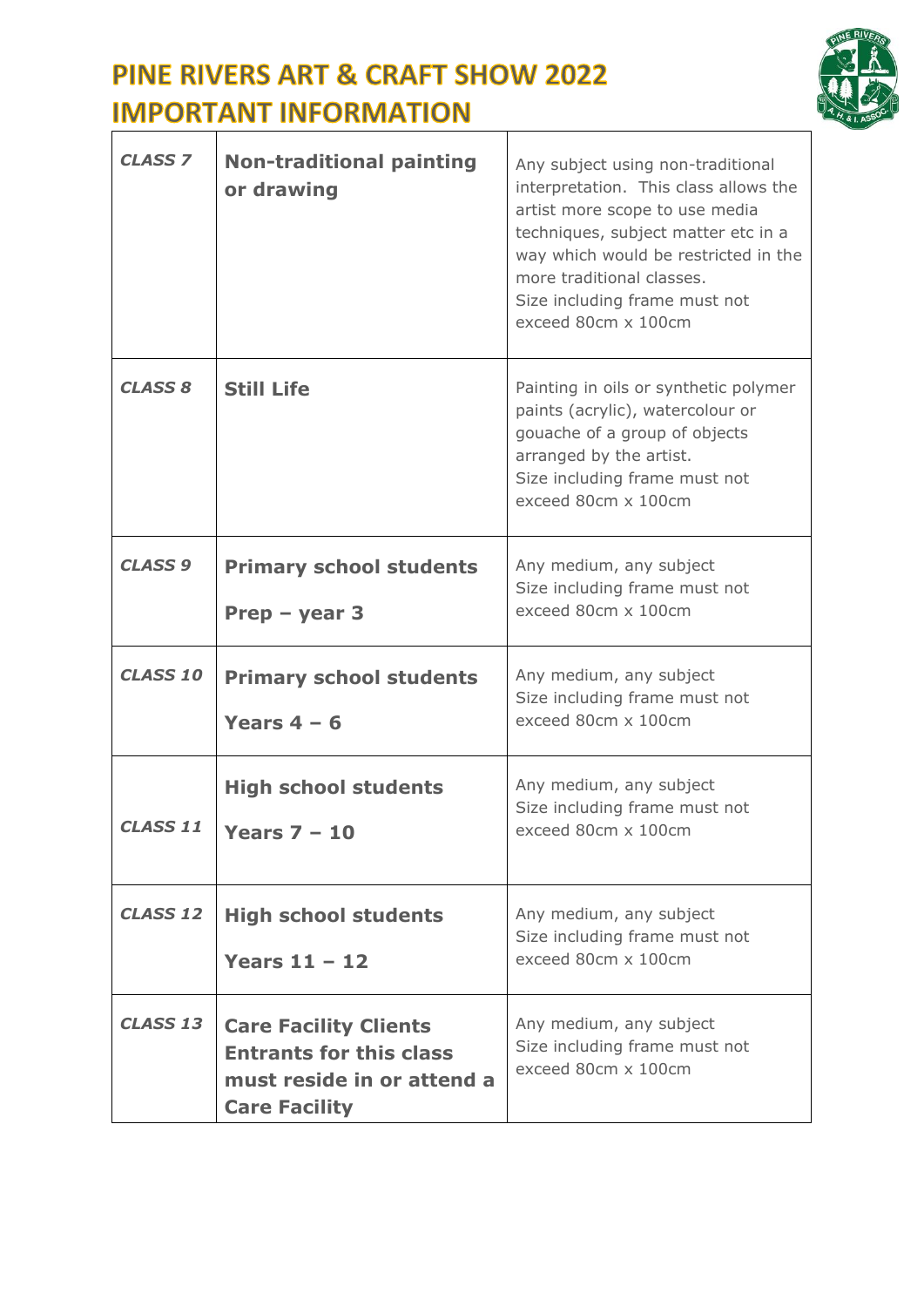

#### **CLASSIFICATIONS - CRAFT**

| <b>CLASS 14</b> | Pottery - wheel thrown                   |                                                            |
|-----------------|------------------------------------------|------------------------------------------------------------|
| <b>CLASS 15</b> | <b>Pottery - hand-built</b><br>sculpture |                                                            |
| <b>CLASS 16</b> | <b>Bark or wool picture</b>              |                                                            |
| <b>CLASS 17</b> | <b>Paper craft - Cards</b>               | Open to all artists                                        |
| <b>CLASS 18</b> | Paper craft -<br><b>Scrapbooking</b>     | Album page                                                 |
| <b>CLASS 19</b> | Paper craft - any item                   | Eg: Scrapbooking off the page,<br>quilling, paper tole etc |
| <b>CLASS 20</b> | <b>Jewellery</b>                         | Any medium                                                 |
| <b>CLASS 21</b> | <b>Pyrography</b>                        |                                                            |
| <b>CLASS 22</b> | Wood - turned bowl                       | Any size                                                   |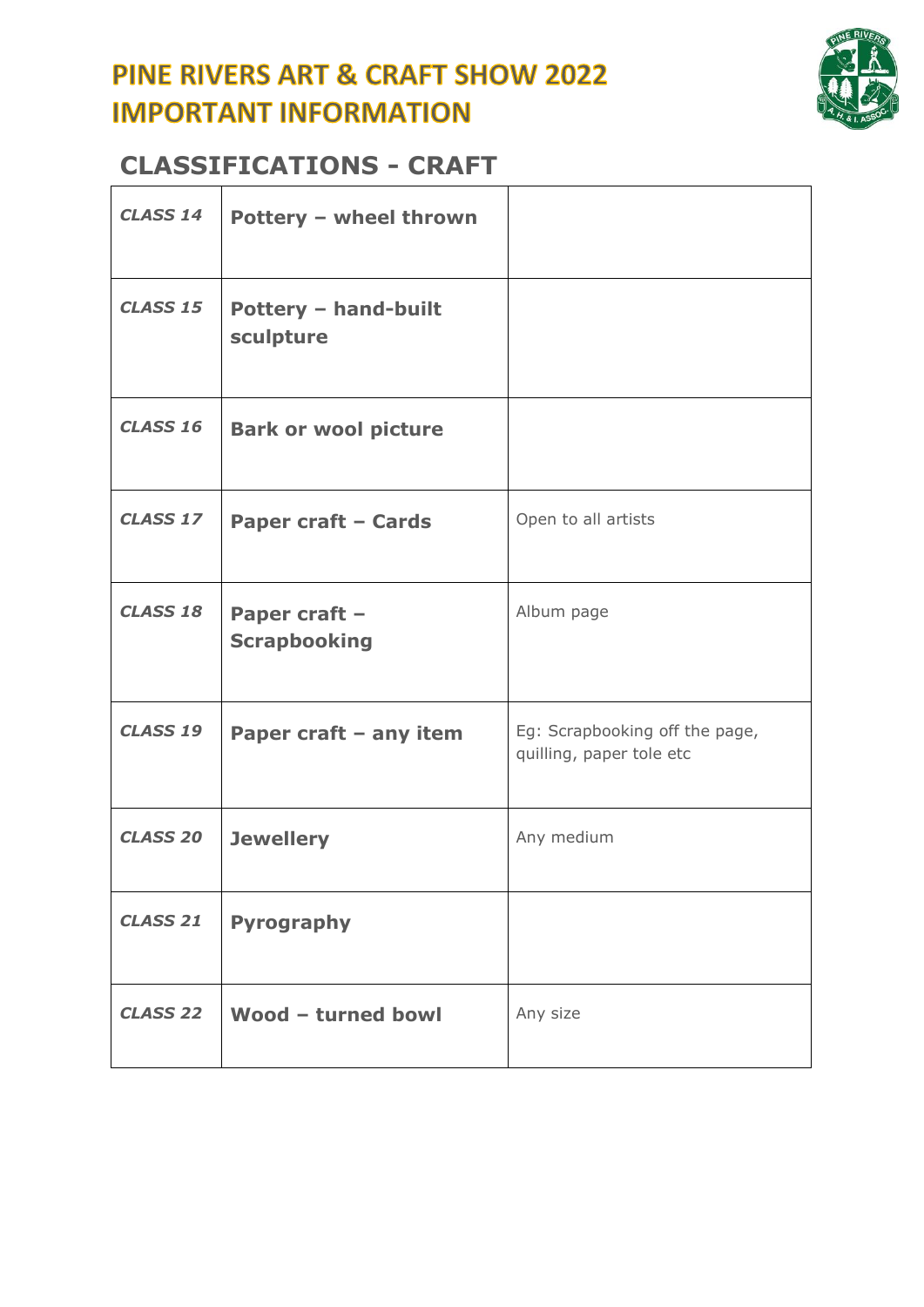

| <b>CLASS 23</b> | Wood $-$ any other item                                              |                                                                         |
|-----------------|----------------------------------------------------------------------|-------------------------------------------------------------------------|
| <b>CLASS 24</b> | <b>Wood - NOVICE</b>                                                 | Not having won a $1st$ prize at the<br>Pine Rivers Show before.         |
| <b>CLASS 25</b> | $Wood - toys$                                                        |                                                                         |
| <b>CLASS 26</b> | <b>High school students</b><br>years 7-12<br>Wood - turned bowl      | Any size                                                                |
| <b>CLASS 27</b> | <b>High school students</b><br>years 7-12<br>Wood $-$ any other item |                                                                         |
| <b>CLASS 28</b> | <b>Primary school students</b><br><b>Craft</b>                       | Any medium                                                              |
| <b>CLASS 29</b> | <b>High school students</b><br><b>Craft</b>                          | Any medium                                                              |
| <b>CLASS 30</b> | <b>Care Facility clients</b><br><b>Craft</b>                         | Any medium<br>Entrants must attend or reside in a<br>care facility      |
| <b>CLASS 31</b> | $Craft - other$                                                      | Any medium - NOT eligible to be<br>entered into classes 14-31 inclusive |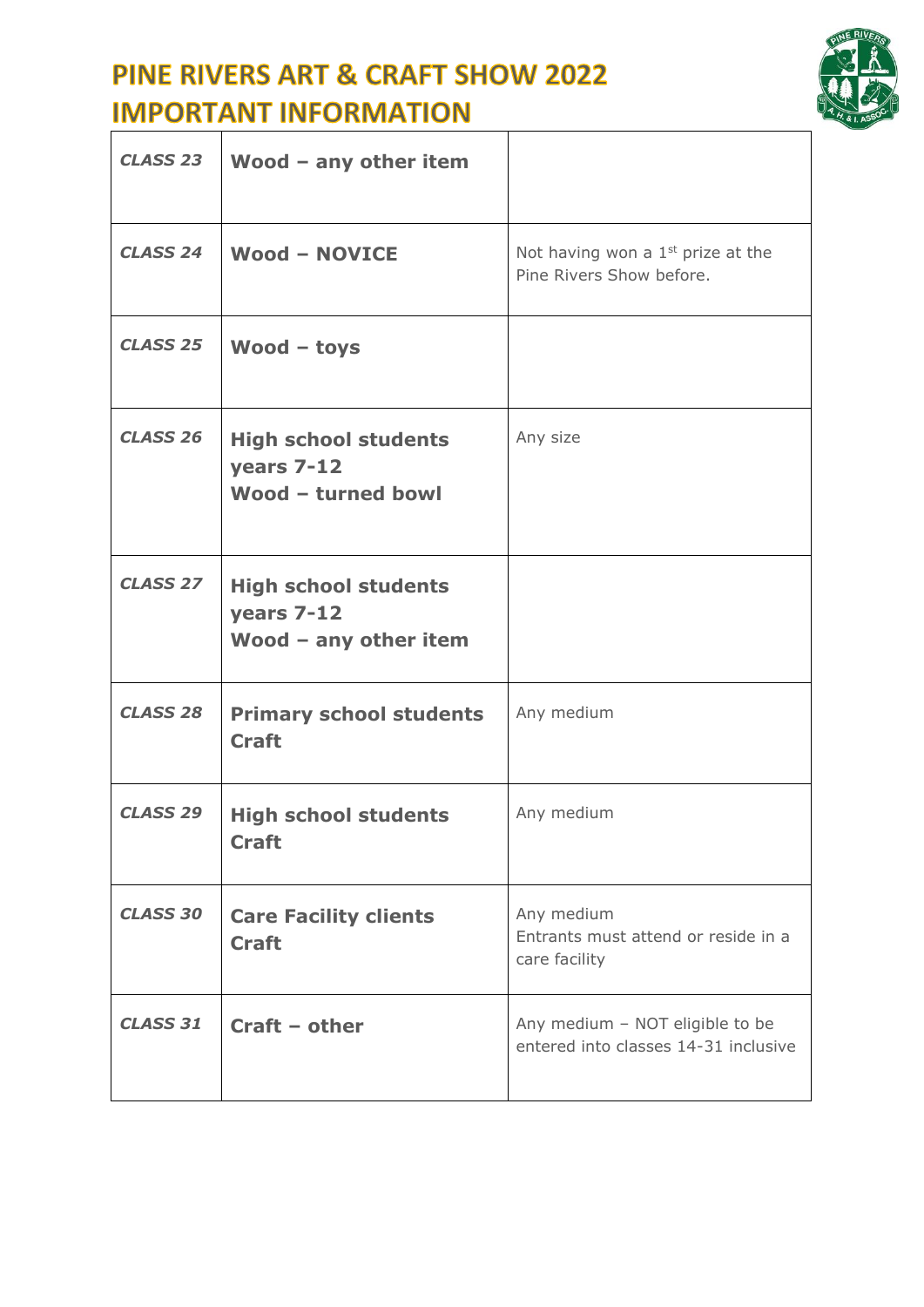

#### **TERMS & CONDITIONS OF ENTRY - GENERAL**

1 Use **separate entry forms for PAINT and CRAFT entries**.

Entry form and entry fees should be paid prior to **15 July 2022** either sent to the Association or online. Full details are provided on the Entry Form. A manual entry form can be printed from the website [\(www.pineriversshow.org.au\)](http://www.pineriversshow.org.au/) or a link is provided on this site for you to complete your entry online.

#### **Entry Fees for 2022 only**

| Adult                        | \$5 per entry incl GST    |
|------------------------------|---------------------------|
| Junior                       | \$2.50 per entry incl GST |
| <b>Care Facility Clients</b> | \$2.50 per entry incl GST |
| Paper Craft                  | \$2.50 per entry incl GST |

- 2 All entries must be recent (within 3 years) and be the original, unaided work of the exhibitor (not copied), and not previously exhibited in a Pine Rivers Show. No work may be entered in more than one class.
- 3 Due to Covid-19 restrictions in social distancing, it is possible not all entered art/craft may be displayed during the show but will be judged prior to the opening of the show. The Chief Steward reserves the right to declare a non-competition in any class in which there are less than three entries.
- 4 A commission of 20% will be retained for all sales
- 5 All care will be taken with the exhibits but the Association will not be responsible for loss or damage to the Exhibits
- 6 The Association reserves the right to photograph any work submitted for the purpose of documentation, education and advertising in any media form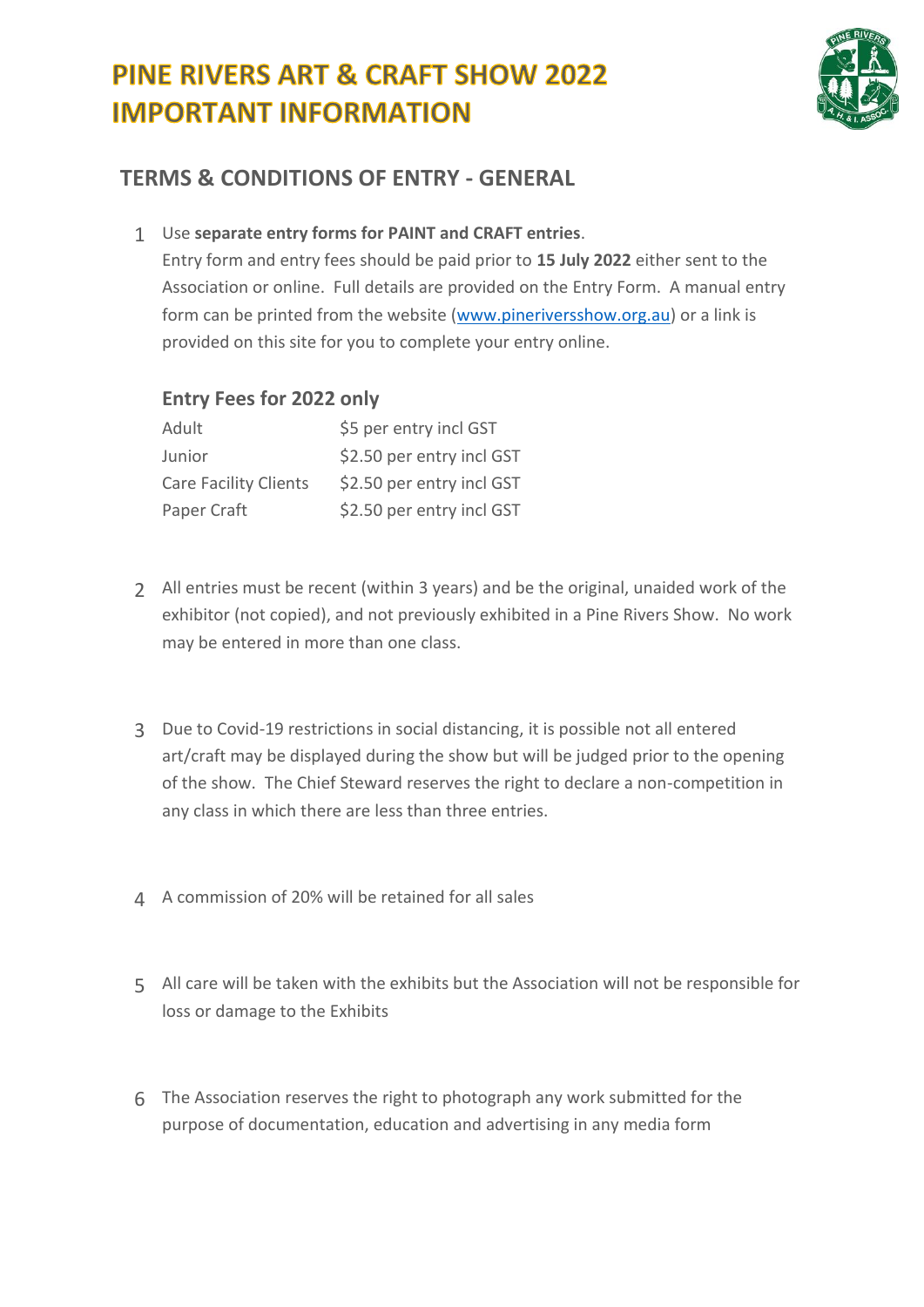

- 7 Retain your receipt for entry fees. You must produce this as proof of ownership when collecting entries at the closure of the show
- 8 Please use the **2022 ENTRY FORM**. Every individual item must be listed on your entry form.
- 9 Any nominated prize money may be substituted with a voucher or goods.

#### **SPECIFIC TERMS & CONDITIONS OF ENTRY – PAINT**

1 All pictures and paintings are to be correctly labelled on the back of the artwork (class, title, artist's name and sale price)

If not for sale, exhibit needs to be marked NFS If not for judging, exhibit needs to be marked NFJ

- 2 Works must be suitably mounted and framed except for paintings on block canvas where the artist considers no frame is necessary; all artwork must be labelled showing name and selling price. All artwork must be ready for hanging with strong wire/cord, flush not protruding, or other professional methods. This applies to adult and child entries.
- 3 The size of any painting including the frame must not exceed 80cm x 100cm.
- 4 A maximum of 5 entries only per artist will be accepted.